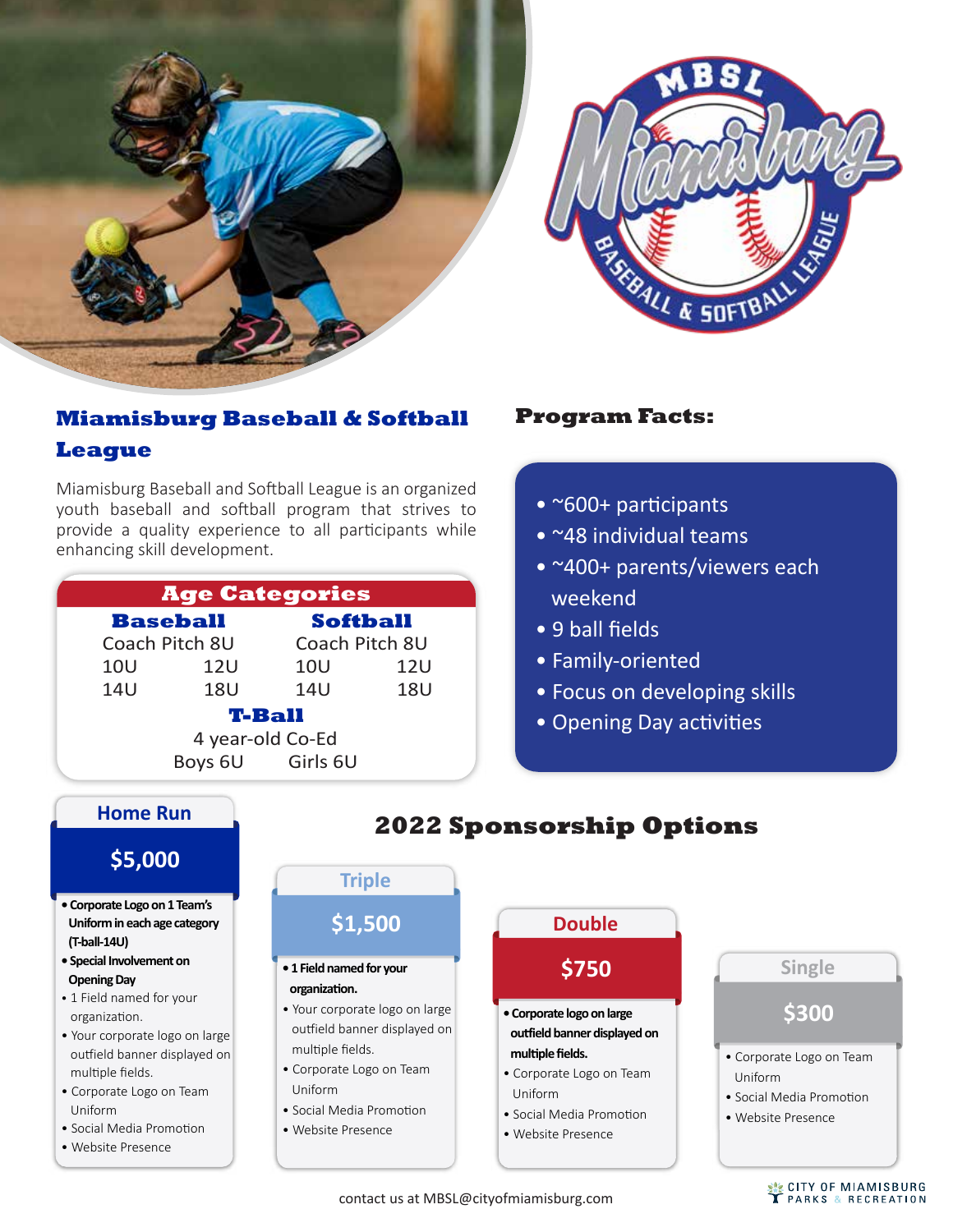# **Why Sponsor Miamisburg Baseball & Softball Leauge?**

- Reach your target audience in a unique way
- Spotlight your product or service
- Support our local community
- All sponsorship dollars are re-invested into MBSL teams, players and equipment
- Brand awareness and recognition
- Generate new customers
- Cost effective and generates a return on investment

### **Local & Regional Reach**

- 4600+ subscribers to e-newsletters
- 11000+ followers on social media
- 8000+ Facebook impressions per event
- 16000 households receive the Play Magazine
- 224000+ people reached through Facebook in 2021

# **Thank you to our 2021 Sponsors!**

- Alley Cat Design
- Miamisburg Community Foundation
- Hillgrove Union Cemetery
- Barge Design Solutions
- Farmers and Merchants Bank
- Diary Queen
- Ron's Pizza
- Plumb Crazy Plumbing
- Highland Memorial Cemetery
- Koffee Kup
- Miamisburg Vision Care
- Greggerson Sheet Metal
- Miamisburg Eagles
- Miami Valley Firefighters
- Canopy Creek
- Think Patented
- Skyline Chili- Dayton Mall
- Fink Brothers, LLC
- Alcor Supply
- Watermark
- Fink Brothers
- Bentley's Heating & Cooling
- Ladies Auxiliary American Legion Post 218
- JT Lawn and Mulch
- Koffee Cup
- Quick Parts
- Miller Specialized **Transport**
- Viking Heating and Air
- Plaza Theater





**Let us create a custom sponsorship for you!** Contact us: **Sarah McPherson, Recreation Operations Supervisor** sarah.mcpherson@cityofmiamisburg.com